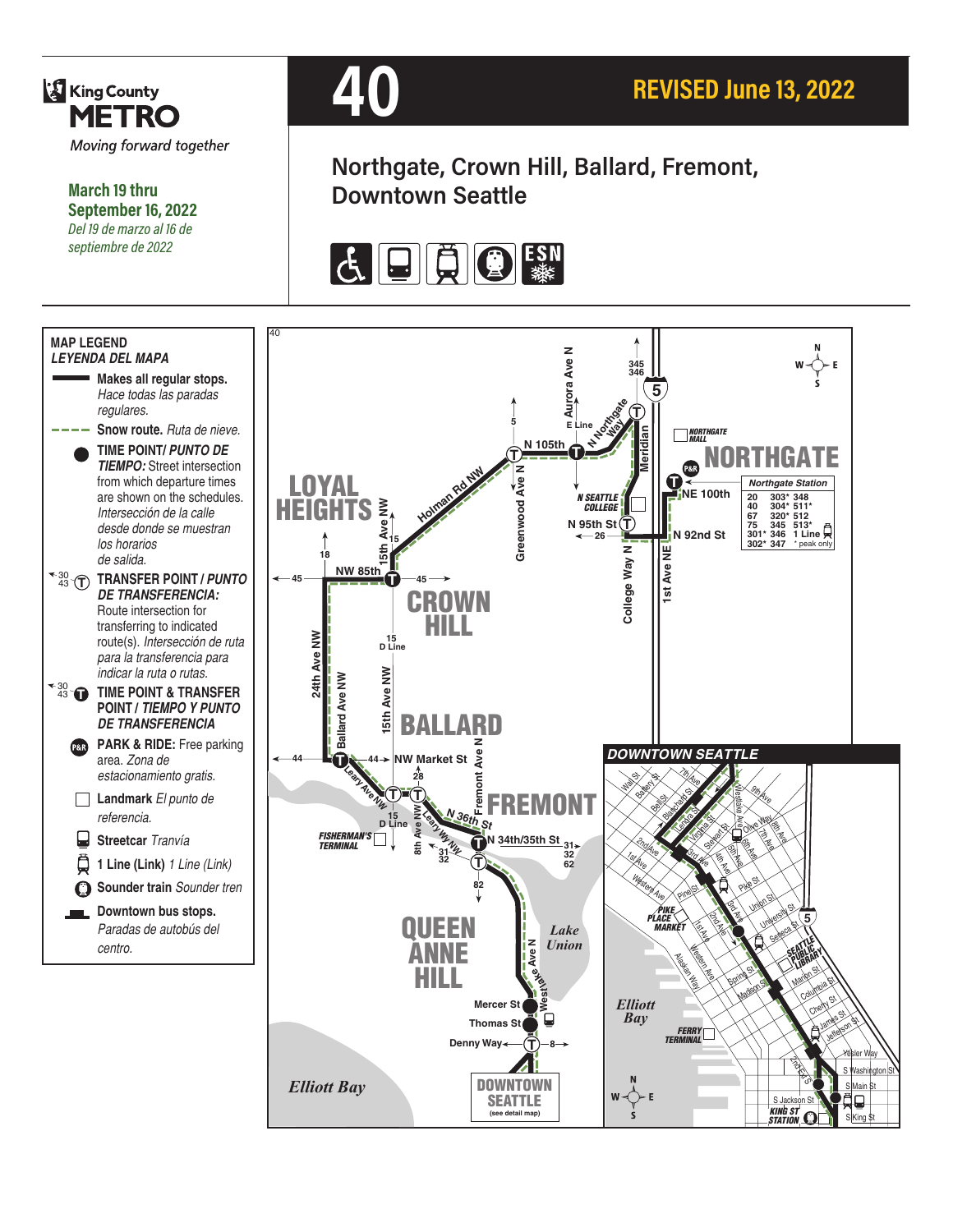### Route 40 Monday thru Friday to Downtown Seattle

*Servicio de lunes a viernes al centro de Seattle*

|                         |                   | <b>Crown Hill</b> | <b>Ballard</b>         | <b>Fremont</b>       | <b>South Lake</b><br><b>Union</b>      | <b>Downtown Seattle</b>          |                                        |
|-------------------------|-------------------|-------------------|------------------------|----------------------|----------------------------------------|----------------------------------|----------------------------------------|
| Northgate               | N 105th St        | NW 85th St        | <b>NW Market</b>       | Fremont              | Westlake                               | 3rd Ave                          | 3rd Ave S                              |
| <b>Station</b><br>Bay 4 | & Aurora<br>Ave N | &<br>15th Ave NW  | St & Ballard<br>Ave NW | Ave N &<br>N 34th St | Ave N &<br><b>Thomas St</b>            | &<br><b>Union St</b>             | &<br>S Main St                         |
| Stop #35318             | Stop #40032       | Stop #37081       | Stop #18120            | Stop #26510          | Stop #26645                            | Stop #450                        | Stop #515                              |
| 5:00<br>5:32            | 5:08              | 5:15<br>5:47      | 5:25<br>5:57           | 5:35                 | 5:43 <sup>‡</sup>                      | 5:51#<br>$6:23+$                 | 5:57 <sup>‡</sup>                      |
| 6:00                    | 5:40<br>6:08      | 6:15              | 6:25                   | 6:07<br>6:35         | 6:15#<br>6:43 <sup>‡</sup>             | $6:52$ ‡                         | 6:29‡<br>6:59#                         |
| 6:10<br>6:17            | 6:18<br>6:25      | 6:25<br>6:32      | 6:35<br>6:42           | 6:45<br>6:52         | 6:53 <sup>‡</sup><br>$7:00$ ‡          | $7:02$ ‡<br>7:09‡                | $7:10+$<br>$7:17$ ‡                    |
| 6:27                    | 6:35              | 6:42              | 6:52                   | 7:02                 | $7:11$ ‡                               | 7:20‡                            | $7:28+$                                |
| 6:33<br>6:40            | 6:41<br>6:49      | 6:49<br>6:57      | 6:59<br>7:08           | 7:10<br>7:19         | $7:19+$<br>7:30 <sup>‡</sup>           | $7:29+$<br>7:40‡                 | 7:37‡<br>7:48‡                         |
| 6:47                    | 6:56              | 7:04              | 7:15                   | 7:26                 | 7:37 <sup>‡</sup>                      | 7:47‡                            | 7:55‡                                  |
| 6:56<br>7:02            | 7:05<br>7:11      | 7:13<br>7:19      | 7:24<br>7:31           | 7:35<br>7:42         | 7:46 <sup>‡</sup><br>7:53 <sup>‡</sup> | $7:56\ddagger$<br>$8:05\ddagger$ | 8:04 <sup>‡</sup><br>8:13‡             |
| 7:10                    | 7:19              | 7:28              | 7:40                   | 7:51                 | 8:03#                                  | 8:15‡                            | 8:23 <sup>‡</sup>                      |
| 7:18<br>7:25            | 7:27<br>7:34      | 7:36<br>7:43      | 7:48<br>7:55           | 7:59<br>8:07         | 8:11‡<br>8:19#                         | 8:23 <sup>‡</sup><br>8:31‡       | 8:31‡<br>8:39‡                         |
| 7:32                    | 7:41<br>7:49      | 7:50<br>7:58      | 8:01                   | 8:13<br>8:21         | 8:25#<br>8:33 <sup>‡</sup>             | 8:37 <sup>‡</sup>                | 8:45‡<br>8:53 <sup>‡</sup>             |
| 7:40<br>7:47            | 7:56              | 8:05              | 8:09<br>8:16           | 8:28                 | 8:40‡                                  | 8:45‡<br>8:52                    | 9:00‡                                  |
| 7:55<br>8:02            | 8:05<br>8:12      | 8:14<br>8:21      | 8:25<br>8:32           | 8:37<br>8:44         | 8:49 <sup>‡</sup><br>8:56‡             | $9:01\pm$<br>9:08‡               | 9:09<br>$9:16+$                        |
| 8:11                    | 8:21              | 8:30              | 8:41                   | 8:53                 | 9:05‡                                  | 9:17‡                            | 9:241                                  |
| 8:17<br>8:26            | 8:27<br>8:36      | 8:36<br>8:45      | 8:47<br>8:56           | 8:59<br>9:08         | 9:11‡<br>9:20‡                         | 9:23‡<br>9:32 <sup>‡</sup>       | 9:30 <sup>†</sup><br>9:39              |
| 8:32                    | 8:42              | 8:51              | 9:02                   | 9:14                 | 9:26 <sup>†</sup>                      | 9:38‡                            | 9:45 <sup>‡</sup>                      |
| 8:41<br>8:47            | 8:51<br>8:57      | 9:00<br>9:06      | 9:11<br>9:17           | 9:23<br>9:29         | 9:34 <sup>‡</sup><br>9:40‡             | 9:46‡<br>9:50‡                   | 9:53 <sup>‡</sup><br>9:57‡             |
| 8:56                    | 9:06              | 9:15              | 9:25                   | 9:37                 | 9:48 <sup>‡</sup>                      | 9:58‡                            | 10:05‡                                 |
| 9:02<br>9:10            | 9:12<br>9:20      | 9:21<br>9:28      | 9:31<br>9:38           | 9:43<br>9:50         | 9:54<br>$10:01\ddagger$                | 10:04‡<br>10:11‡                 | 10:11‡<br>10:18                        |
| 9:22                    | 9:32              | 9:40              | 9:50                   | 10:01                | 10:12‡                                 | 10:22‡                           | 10:29‡                                 |
| 9:34<br>9:46            | 9:44<br>9:56      | 9:52<br>10:04     | 10:02<br>10:14         | 10:13<br>10:25       | 10:24‡<br>10:36‡                       | 10:34‡<br>10:46‡                 | 10:41‡<br>10:53‡                       |
| 9:58                    | 10:08             | 10:16             | 10:26                  | 10:37                | 10:48‡                                 | 10:58‡                           | 11:04‡                                 |
| 10:10<br>10:25          | 10:20<br>10:35    | 10:28<br>10:43    | 10:38<br>10:53         | 10:49<br>11:04       | 11:00‡<br>11:14‡                       | 11:10‡<br>11:24‡                 | $11:16+$<br>11:30‡                     |
| 10:40<br>10:55          | 10:50<br>11:05    | 10:58<br>11:13    | 11:08<br>11:23         | 11:19<br>11:34       | 11:29‡<br>11:44‡                       | 11:39‡<br>11:54‡                 | 11:45‡<br>12:00‡                       |
| 11:10                   | 11:20             | 11:28             | 11:38                  | 11:49                | 11:59‡                                 | 12:09‡                           | 12:15‡                                 |
| 11:25<br>11:40          | 11:35<br>11:50    | 11:43<br>11:58    | 11:53<br>12:08         | 12:04<br>12:19       | 12:14‡<br>12:29‡                       | 12:24‡<br>12:39‡                 | 12:30‡<br>12:45‡                       |
| 11:55                   | 12:05             | 12:13             | 12:23                  | 12:34                | 12:44‡                                 | 12:54‡                           | 1:00‡                                  |
| 12:10<br>12:25          | 12:20<br>12:35    | 12:28<br>12:43    | 12:38<br>12:53         | 12:49<br>1:04        | 12:59‡<br>1:14‡                        | 1:09‡<br>1:24‡                   | 1:15‡<br>1:30‡                         |
| 12:40                   | 12:50             | 12:58             | 1:08                   | 1:19                 | 1:29‡                                  | 1:39‡                            | 1:45‡                                  |
| 12:55<br>1:10           | 1:05<br>1:20      | 1:13<br>1:28      | 1:23<br>1:38           | 1:34<br>1:49         | 1:44‡<br>1:59‡                         | 1:54‡<br>2:09‡                   | 2:00‡<br>2:15‡                         |
| 1:25                    | 1:35              | 1:44              | 1:54                   | 2:05                 | 2:15 <sup>‡</sup>                      | 2:25 <sup>‡</sup>                | 2:31‡                                  |
| 1:40<br>1:55            | 1:51<br>2:06      | 2:00<br>2:15      | 2:10<br>2:25           | 2:21<br>2:36         | $2:31 \ddagger$<br>2:48‡               | $2:41 \;$<br>2:58 <sup>‡</sup>   | 2:47 <sup>‡</sup><br>3:04 <sup>‡</sup> |
| 2:10                    | 2:21              | 2:30              | 2:40                   | 2:52                 | 3:04‡                                  | 3:14‡                            | 3:20‡                                  |
| 2:25<br>2:40            | 2:36<br>2:51      | 2:45<br>3:00      | 2:56<br>3:11           | 3:08<br>3:23         | 3:20‡<br>3:35‡                         | 3:30‡<br>3:45‡                   | 3:36‡<br>3:51‡                         |
| 2:55<br>3:10            | 3:06<br>3:21      | 3:15<br>3:30      | 3:26<br>3:41           | 3:38<br>3:53         | $3:51\ddagger$                         | 4:01‡<br>4:16‡                   | 4:07‡<br>4:23‡                         |
| 3:25                    | 3:36              | 3:46              | 3:57                   | 4:09                 | 4:06‡<br>4:22‡                         | 4:32‡                            | 4:39‡                                  |
| 3:40<br>3:55            | 3:51<br>4:06      | 4:01<br>4:16      | 4:12<br>4:27           | 4:25<br>4:40         | 4:38‡<br>4:53‡                         | 4:49‡<br>5:04‡                   | 4:57‡<br>5:12‡                         |

|                          |                 | <b>Crown Hill</b> | <b>Ballard</b> | <b>Fremont</b> | South Lake<br><b>Union</b> | <b>Downtown Seattle</b> |                    |
|--------------------------|-----------------|-------------------|----------------|----------------|----------------------------|-------------------------|--------------------|
| Northgate                | N 105th St      | NW 85th St        | NW Market      | Fremont        | Westlake                   | 3rd Ave                 | 3rd Ave S          |
| Station                  | & Aurora        | &                 | St & Ballard   | Ave N &        | Ave N &                    | &                       | &                  |
| Bay 4                    | Ave N           | 15th Ave NW       | Ave NW         | N 34th St      | Thomas St                  | <b>Union St</b>         | S Main St          |
| Stop #35318              | Stop #40032     | Stop #37081       | Stop #18120    | Stop #26510    | Stop #26645                | Stop #450               | Stop #515          |
| 4:10                     | 4:21            | 4:31              | 4:42           | 4:55           | 5:08#                      | 5:19 <sup>‡</sup>       | 5:27 <sup>‡</sup>  |
| 4:20                     | 4:31            | 4:41              | 4:52           | 5:05           | 5:18 <sup>‡</sup>          | 5:29 <sup>‡</sup>       | 5:37 <sup>‡</sup>  |
| 4:30                     | 4:41            | 4:51              | 5:02           | 5:15           | 5:28 <sup>‡</sup>          | 5:39 <sup>‡</sup>       | 5:47 <sup>‡</sup>  |
| 4:40                     | 4:51            | 5:01              | 5:12           | 5:25           | 5:37 <sup>‡</sup>          | 5:48 <sup>‡</sup>       | 5:56 <sup>‡</sup>  |
| 4:50                     | 5:01            | 5:11              | 5:22           | 5:35           | 5:47 <sup>‡</sup>          | 5:58‡                   | 6:06‡              |
| 5:00                     | 5:11            | 5:21              | 5:32           | 5:45           | $5:57$ ‡                   | 6:08‡                   | 6:15#              |
| 5:10                     | 5:21            | 5:31              | 5:41           | 5:54           | 6:06‡                      | 6:17 <sup>‡</sup>       | 6:24 <sup>‡</sup>  |
| 5:20                     | 5:31            | 5:41              | 5:51           | 6:04           | 6:16 <sup>‡</sup>          | 6:27 <sup>‡</sup>       | 6:34 <sup>‡</sup>  |
| 5:30                     | 5:41            | 5:51              | 6:01           | 6:14           | 6:25#                      | 6:36 <sup>‡</sup>       | 6:43 <sup>‡</sup>  |
| 5:40                     | 5:51            | 6:01              | 6:11           | 6:24           | 6:35#                      | 6:45 <sup>‡</sup>       | 6:52‡              |
| 5:50                     | 6:01            | 6:11              | 6:21           | 6:34           | 6:45#                      | 6:551                   | 7:02‡              |
| 6:00                     | 6:11            | 6:21              | 6:31           | 6:44           | 6:54#                      | 7:04‡                   | 7:11               |
| 6:10                     | 6:20            | 6:30              | 6:40           | 6:53           | 7:03‡                      | 7:13#                   | 7:19#              |
| 6:20                     | 6:30            | 6:40              | 6:50           | 7:03           | 7:13‡                      | 7:23‡                   | 7:29‡              |
| 6:30                     | 6:40            | 6:49              | 6:59           | 7:12           | 7:21#                      | 7:31#                   | 7:37 <sup>‡</sup>  |
| 6:40                     | 6:50            | 6:59              | 7:09           | 7:22           | 7:31#                      | 7:41 <sup>‡</sup>       | 7:46‡              |
| 6:50                     | 7:00            | 7:09              | 7:19           | 7:32           | 7:41#                      | $7:50+$                 | $7:55\ddagger$     |
| 7:00                     | 7:10            | 7:19              | 7:29           | 7:42           | 7:50‡                      | 7:59‡                   | 8:04#              |
| 7:10                     | 7:19            | 7:28              | 7:38           | 7:51           | 7:59#                      | 8:08 <sup>‡</sup>       | 8:13#              |
| 7:25                     | 7:34            | 7:43              | 7:52           | 8:04           | 8:121                      | 8:211                   | 8:26#              |
| 7:40                     | 7:49            | 7:57              | 8:06           | 8:18           | 8:26 <sup>‡</sup>          | 8:35 <sup>‡</sup>       | 8:40#              |
| 7:55                     | 8:04            | 8:12              | 8:21           | 8:33           | 8:41 <sup>‡</sup>          | 8:50 <sup>‡</sup>       | $8:55\ddagger$     |
| 8:10                     | 8:19            | 8:27              | 8:36           | 8:47           | 8:55#                      | 9:03#                   | 9:08#              |
| 8:25                     | 8:34            | 8:42              | 8:51           | 9:02           | 9:10 <sup>‡</sup>          | 9:18 <sup>‡</sup>       | 9:23#              |
| 8:40                     | 8:49            | 8:56              | 9:05           | 9:16           | $9:24+$                    | 9:31#                   | 9:36#              |
| 8:55                     | 9:04            | 9:11              | 9:20           | 9:30           | 9:38 <sup>‡</sup>          | 9:45 <sup>‡</sup>       | 9:50 <sup>‡</sup>  |
| 9:10                     | 9:19            | 9:26              | 9:35           | 9:45           | $9:53\ddagger$             | 10:00‡                  | 10:05‡             |
| 9:25                     | 9:34            | 9:41              | 9:50           | 10:00          | 10:08‡                     | 10:15 <sup>‡</sup>      | 10:20‡             |
| 9:40                     | 9:49            | 9:56              | 10:05          | 10:15          | $10:23+$                   | 10:30‡                  | 10:35‡             |
| 9:55                     | 10:04           | 10:11             | 10:20          | 10:30          | 10:38‡                     | 10:45‡                  | 10:50‡             |
| 10:15                    | 10:24           | 10:31             | 10:40          | 10:50          | 10:58‡                     | 11:05‡                  | $11:10+$           |
| 10:35                    | 10:43           | 10:50             | 10:58          | 11:08          | $11:16+$                   | 11:23‡                  | 11:28 <sup>‡</sup> |
| 10:55                    | 11:03           | 11:10             | 11:18          | 11:28          | 11:36‡                     | 11:43‡                  | 11:48‡             |
| 11:15                    | 11:23           | 11:30             | 11:38          | 11:47          | 11:54‡                     | 12:01‡                  | 12:06‡             |
| 11:45                    | 11:53           | 12:00             | 12:08          | 12:17          | 12:24‡                     | 12:31‡                  | 12:36‡             |
| 12:15                    | 12:23           | 12:30             | 12:38          | 12:47          | 12:54‡                     | 1:01                    | 1:06 <sup>‡</sup>  |
| 1:15                     | 1:23            | 1:30              | 1:38           | 1:47           | 1:54                       | 2:01                    | 2:06               |
| <b>Bold PM time</b><br>ŧ | Estimated time. |                   |                |                |                            |                         |                    |

#### **Snow/ Emergency Service**  *Servicio en caso de nieve o emergencia*

During most snow conditions, this bus will follow the special snow routing shown on the map. If Metro declares an emergency, it will operate on an **Emergency Snow Network** plan. Visit kingcounty.gov/metro/snow to register for **Transit Alerts** and to learn more.

*En la mayoría de las condiciones de nieve, este autobús seguirá la ruta especial en caso de nieve como se indica en el mapa. Si Metro declara una emergencia, operará de acuerdo con un plan de Red de emergencia en caso de nieve. Visite kingcounty.gov/metro/snow para registrarse y recibir las alertas de transporte público y obtener más información.*

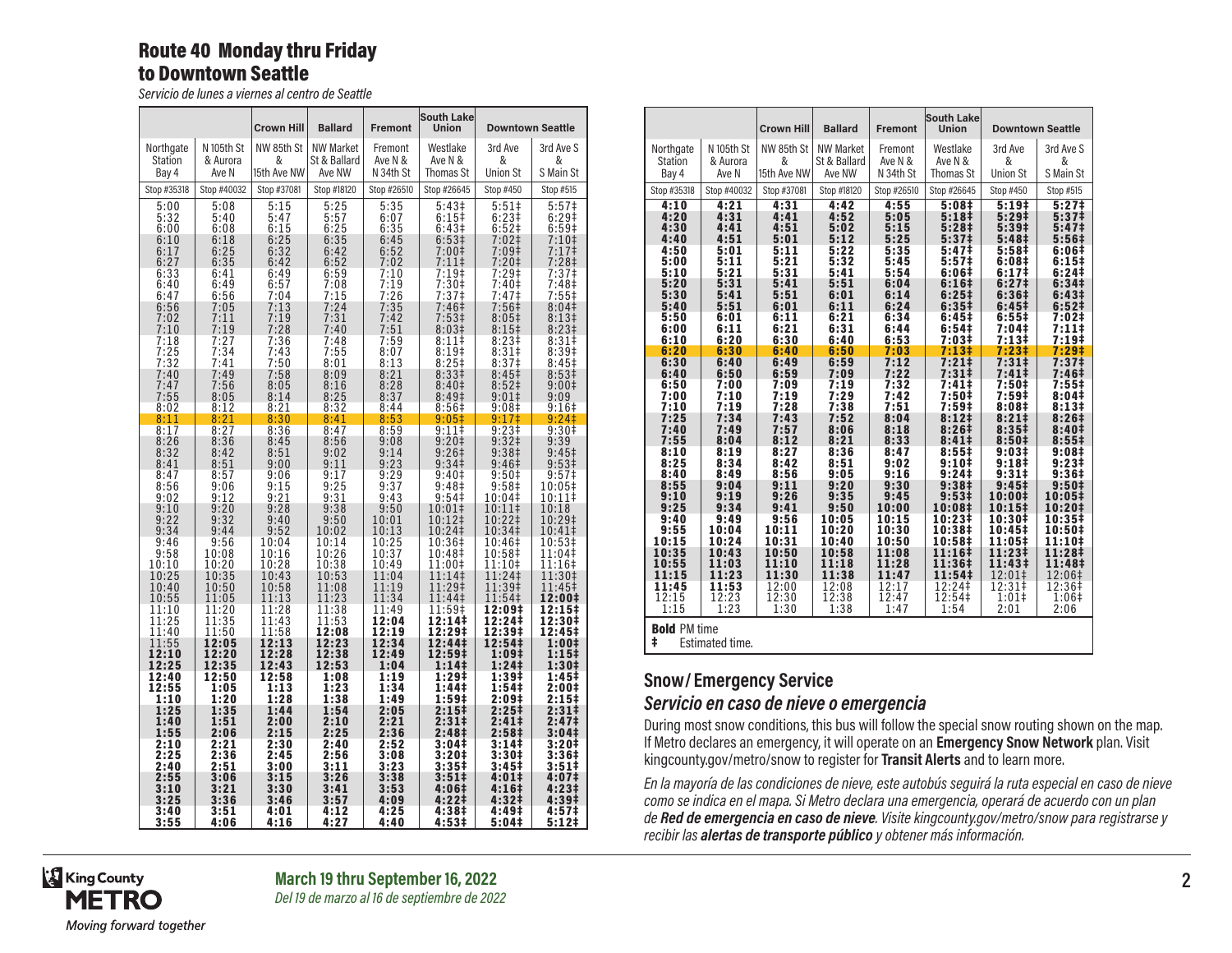## Route 40 Monday thru Friday to Northgate

*Servicio de lunes a viernes a Northgate*

|                                                                                                                                              | <b>Downtown Seattle</b>                                                                                                                                   | <b>South Lake</b><br>Union                                                                                                                                  | <b>Fremont</b>                                                                                                                                              | <b>Ballard</b>                                                                                                                               | <b>Crown Hill</b>                                                                                                                                           |                                                                                                                                                                                                                                                |                                                                                                                                                                                                                  |
|----------------------------------------------------------------------------------------------------------------------------------------------|-----------------------------------------------------------------------------------------------------------------------------------------------------------|-------------------------------------------------------------------------------------------------------------------------------------------------------------|-------------------------------------------------------------------------------------------------------------------------------------------------------------|----------------------------------------------------------------------------------------------------------------------------------------------|-------------------------------------------------------------------------------------------------------------------------------------------------------------|------------------------------------------------------------------------------------------------------------------------------------------------------------------------------------------------------------------------------------------------|------------------------------------------------------------------------------------------------------------------------------------------------------------------------------------------------------------------|
| 4th Ave S                                                                                                                                    | 3rd Ave                                                                                                                                                   | Westlake                                                                                                                                                    | Fremont                                                                                                                                                     | <b>NW Market</b>                                                                                                                             | 15th Ave NW                                                                                                                                                 | N 105th St                                                                                                                                                                                                                                     | Northgate                                                                                                                                                                                                        |
| Island &                                                                                                                                     | &                                                                                                                                                         | Ave N &                                                                                                                                                     | Ave N &                                                                                                                                                     | St & Ballard                                                                                                                                 | &                                                                                                                                                           | & Aurora                                                                                                                                                                                                                                       | Station                                                                                                                                                                                                          |
| S Jackson St                                                                                                                                 | <b>Union St</b>                                                                                                                                           | Mercer St                                                                                                                                                   | N 34th St                                                                                                                                                   | Ave NW                                                                                                                                       | NW 85th St                                                                                                                                                  | Ave N                                                                                                                                                                                                                                          | Bay 1                                                                                                                                                                                                            |
| Stop #619                                                                                                                                    |                                                                                                                                                           |                                                                                                                                                             |                                                                                                                                                             | Stop #18740                                                                                                                                  |                                                                                                                                                             | Stop #40068                                                                                                                                                                                                                                    | Stop #35317                                                                                                                                                                                                      |
| 5:25<br>5:50<br>6:02<br>6:14<br>6:26<br>6:38<br>6:50<br>7:00<br>7:10<br>7:20<br>7:30<br>7:40<br>7:50<br>8:00<br>8:10<br>8:20<br>8:30<br>8:42 | Stop #570<br>5:30<br>5:55<br>6:07<br>6:19<br>6:31<br>6:43<br>6:55<br>7:05<br>7:15<br>7:25<br>7:35<br>7:45<br>7:55<br>8:05<br>8:15<br>8:25<br>8:35<br>8:47 | Stop #26730<br>5:41<br>6:06<br>6:18<br>6:30<br>6:42<br>6:54<br>7:06<br>7:16<br>7:26<br>7:36<br>7:46<br>7:56<br>8:06<br>8:16<br>8:26<br>8:36<br>8:46<br>8:58 | Stop #26860<br>5:46<br>6:11<br>6:23<br>6:35<br>6:48<br>7:00<br>7:12<br>7:22<br>7:33<br>7:43<br>7:53<br>8:03<br>8:13<br>8:23<br>8:33<br>8:43<br>8:53<br>9:05 | 5:56<br>6:21<br>6:33<br>6:46<br>6:59<br>7:11<br>7:23<br>7:33<br>7:44<br>7:54<br>8:04<br>8:14<br>8:25<br>8:35<br>8:45<br>8:55<br>9:05<br>9:17 | Stop #14360<br>6:04<br>6:29<br>6:41<br>6:54<br>7:07<br>7:19<br>7:31<br>7:41<br>7:52<br>8:02<br>8:12<br>8:22<br>8:33<br>8:43<br>8:53<br>9:03<br>9:13<br>9:25 | 6:13#<br>6:38 <sup>‡</sup><br>6:52‡<br>$7:05$ ‡<br>7:18‡<br>7:30 <sup>‡</sup><br>7:42‡<br>$7:52$ ‡<br>8:03#<br>8:13#<br>8:23 <sup>‡</sup><br>8:331<br>8:44 <sup>‡</sup><br>8:54 <sup>‡</sup><br>$9:04\pm$<br>9:14<br>9:24<br>9:36 <sup>‡</sup> | 6:24 <sup>‡</sup><br>6:49‡<br>7:03‡<br>7:16‡<br>7:29‡<br>$7:41$ ‡<br>7:53‡<br>8:03#<br>8:14<br>8:25 <sup>‡</sup><br>8:35‡<br>8:45 <sup>‡</sup><br>8:56 <sup>‡</sup><br>9:06‡<br>9:16‡<br>9:26‡<br>9:36‡<br>9:48‡ |
| 8:54                                                                                                                                         | 8:59                                                                                                                                                      | 9:10                                                                                                                                                        | 9:17                                                                                                                                                        | 9:29                                                                                                                                         | 9:37                                                                                                                                                        | 9:48 <sup>‡</sup>                                                                                                                                                                                                                              | 10:00‡                                                                                                                                                                                                           |
| 9:06                                                                                                                                         | 9:11                                                                                                                                                      | 9:22                                                                                                                                                        | 9:29                                                                                                                                                        | 9:41                                                                                                                                         | 9:49                                                                                                                                                        | 10:00‡                                                                                                                                                                                                                                         | 10:12‡                                                                                                                                                                                                           |
| 9:18                                                                                                                                         | 9:23                                                                                                                                                      | 9:34                                                                                                                                                        | 9:41                                                                                                                                                        | 9:53                                                                                                                                         | 10:01                                                                                                                                                       | 10:12‡                                                                                                                                                                                                                                         | $10:24 \ddagger$                                                                                                                                                                                                 |
| 9:30                                                                                                                                         | 9:35                                                                                                                                                      | 9:46                                                                                                                                                        | 9:53                                                                                                                                                        | 10:05                                                                                                                                        | 10:13                                                                                                                                                       | 10:24‡                                                                                                                                                                                                                                         | 10:36‡                                                                                                                                                                                                           |
| 9:45                                                                                                                                         | 9:50                                                                                                                                                      | 10:01                                                                                                                                                       | 10:08                                                                                                                                                       | 10:20                                                                                                                                        | 10:28                                                                                                                                                       | 10:39‡                                                                                                                                                                                                                                         | 10:51‡                                                                                                                                                                                                           |
| 10:00                                                                                                                                        | 10:05                                                                                                                                                     | 10:16                                                                                                                                                       | 10:23                                                                                                                                                       | 10:35                                                                                                                                        | 10:43                                                                                                                                                       | 10:54‡                                                                                                                                                                                                                                         | 11:06‡                                                                                                                                                                                                           |
| 10:15                                                                                                                                        | 10:20                                                                                                                                                     | 10:31                                                                                                                                                       | 10:38                                                                                                                                                       | 10:50                                                                                                                                        | 10:58                                                                                                                                                       | 11:09‡                                                                                                                                                                                                                                         | 11:21‡                                                                                                                                                                                                           |
| 10:30                                                                                                                                        | 10:35                                                                                                                                                     | 10:46                                                                                                                                                       | 10:53                                                                                                                                                       | 11:05                                                                                                                                        | 11:13                                                                                                                                                       | 11:24‡                                                                                                                                                                                                                                         | 11:36‡                                                                                                                                                                                                           |
| 10:45                                                                                                                                        | 10:50                                                                                                                                                     | 11:01                                                                                                                                                       | 11:08                                                                                                                                                       | 11:20                                                                                                                                        | 11:28                                                                                                                                                       | 11:39‡                                                                                                                                                                                                                                         | 11:51‡                                                                                                                                                                                                           |
| 11:00                                                                                                                                        | 11:05                                                                                                                                                     | 11:16                                                                                                                                                       | 11:23                                                                                                                                                       | 11:35                                                                                                                                        | 11:44                                                                                                                                                       | 11:55‡                                                                                                                                                                                                                                         | 12:07‡                                                                                                                                                                                                           |
| 11:15                                                                                                                                        | 11:20                                                                                                                                                     | 11:31                                                                                                                                                       | 11:38                                                                                                                                                       | 11:51                                                                                                                                        | 12:00                                                                                                                                                       | $12:11*$                                                                                                                                                                                                                                       | 12:23‡                                                                                                                                                                                                           |
| 11:30                                                                                                                                        | 11:35                                                                                                                                                     | 11:46                                                                                                                                                       | 11:53                                                                                                                                                       | 12:06                                                                                                                                        | 12:15                                                                                                                                                       | 12:26‡                                                                                                                                                                                                                                         | 12:38‡                                                                                                                                                                                                           |
| 11:45                                                                                                                                        | 11:50                                                                                                                                                     | 12:01                                                                                                                                                       | 12:08                                                                                                                                                       | 12:21                                                                                                                                        | 12:31                                                                                                                                                       | 12:42‡                                                                                                                                                                                                                                         | 12:54‡                                                                                                                                                                                                           |
| 12:00                                                                                                                                        | 12:05                                                                                                                                                     | 12:16                                                                                                                                                       | 12:23                                                                                                                                                       | 12:36                                                                                                                                        | 12:46                                                                                                                                                       | 12:57‡                                                                                                                                                                                                                                         | 1:09‡                                                                                                                                                                                                            |
| 12:15                                                                                                                                        | 12:21                                                                                                                                                     | 12:32                                                                                                                                                       | 12:39                                                                                                                                                       | 12:52                                                                                                                                        | 1:02                                                                                                                                                        | 1:13#                                                                                                                                                                                                                                          | $1:25^{\ddagger}$                                                                                                                                                                                                |
| 12:30                                                                                                                                        | 12:36                                                                                                                                                     | 12:47                                                                                                                                                       | 12:54                                                                                                                                                       | 1:07                                                                                                                                         | 1:17                                                                                                                                                        | 1:28‡                                                                                                                                                                                                                                          | 1:40‡                                                                                                                                                                                                            |
| 12:45                                                                                                                                        | 12:51                                                                                                                                                     | 1:02                                                                                                                                                        | 1:09                                                                                                                                                        | 1:22                                                                                                                                         | 1:32                                                                                                                                                        | 1:43 <sup>‡</sup>                                                                                                                                                                                                                              | 1:55‡                                                                                                                                                                                                            |
| 1:00                                                                                                                                         | 1:06                                                                                                                                                      | 1:17                                                                                                                                                        | 1:24                                                                                                                                                        | 1:37                                                                                                                                         | 1:47                                                                                                                                                        | 1:58‡                                                                                                                                                                                                                                          | 2:10‡                                                                                                                                                                                                            |
| 1:15                                                                                                                                         | 1:21                                                                                                                                                      | 1:32                                                                                                                                                        | 1:39                                                                                                                                                        | 1:52                                                                                                                                         | 2:02                                                                                                                                                        | 2:13‡                                                                                                                                                                                                                                          | 2:25‡                                                                                                                                                                                                            |
| 1:30                                                                                                                                         | 1:36                                                                                                                                                      | 1:47                                                                                                                                                        | 1:54                                                                                                                                                        | 2:07                                                                                                                                         | 2:17                                                                                                                                                        | 2:28‡                                                                                                                                                                                                                                          | 2:40‡                                                                                                                                                                                                            |
| 1:45                                                                                                                                         | 1:51                                                                                                                                                      | 2:02                                                                                                                                                        | 2:09                                                                                                                                                        | 2:22                                                                                                                                         | 2:33                                                                                                                                                        | 2:45‡                                                                                                                                                                                                                                          | 2:57‡                                                                                                                                                                                                            |
| 2:00                                                                                                                                         | 2:06                                                                                                                                                      | 2:17                                                                                                                                                        | 2:24                                                                                                                                                        | 2:37                                                                                                                                         | 2:48                                                                                                                                                        | $3:00+$                                                                                                                                                                                                                                        | 3:12‡                                                                                                                                                                                                            |
| 2:15                                                                                                                                         | 2:21                                                                                                                                                      | 2:33                                                                                                                                                        | 2:40                                                                                                                                                        | 2:53                                                                                                                                         | 3:04                                                                                                                                                        | 3:16‡                                                                                                                                                                                                                                          | 3:28‡                                                                                                                                                                                                            |
| 2:30                                                                                                                                         | 2:36                                                                                                                                                      | 2:48                                                                                                                                                        | 2:55                                                                                                                                                        | 3:08                                                                                                                                         | 3:19                                                                                                                                                        | 3:31 <sup>‡</sup>                                                                                                                                                                                                                              | 3:43 <sup>‡</sup>                                                                                                                                                                                                |
| 2:45                                                                                                                                         | 2:51                                                                                                                                                      | 3:03                                                                                                                                                        | 3:10                                                                                                                                                        | 3:23                                                                                                                                         | 3:34                                                                                                                                                        | 3:46‡                                                                                                                                                                                                                                          | 3:58‡                                                                                                                                                                                                            |
| 3:00                                                                                                                                         | 3:06                                                                                                                                                      | 3:18                                                                                                                                                        | 3:25                                                                                                                                                        | 3:38                                                                                                                                         | 3:49                                                                                                                                                        | 4:01‡                                                                                                                                                                                                                                          | 4:13#                                                                                                                                                                                                            |
| 3:10                                                                                                                                         | 3:16                                                                                                                                                      | 3:28                                                                                                                                                        | 3:35                                                                                                                                                        | 3:49                                                                                                                                         | 4:00                                                                                                                                                        | 4:12‡                                                                                                                                                                                                                                          | 4:24‡                                                                                                                                                                                                            |
| 3:20                                                                                                                                         | 3:26                                                                                                                                                      | 3:38                                                                                                                                                        | 3:45                                                                                                                                                        | 3:59                                                                                                                                         | 4:10                                                                                                                                                        | 4:22‡                                                                                                                                                                                                                                          | 4:34‡                                                                                                                                                                                                            |
| 3:30                                                                                                                                         | 3:36                                                                                                                                                      | 3:49                                                                                                                                                        | 3:56                                                                                                                                                        | 4:10                                                                                                                                         | 4:21                                                                                                                                                        | 4:33#                                                                                                                                                                                                                                          | 4:45‡                                                                                                                                                                                                            |
| 3:40                                                                                                                                         | 3:46                                                                                                                                                      | 3:59                                                                                                                                                        | 4:06                                                                                                                                                        | 4:20                                                                                                                                         | 4:31                                                                                                                                                        | 4:43 <sup>‡</sup>                                                                                                                                                                                                                              | $4:55^{\ddagger}$                                                                                                                                                                                                |
| 3:50                                                                                                                                         | 3:56                                                                                                                                                      | 4:09                                                                                                                                                        | 4:17                                                                                                                                                        | 4:31                                                                                                                                         | 4:42                                                                                                                                                        | 4:54‡                                                                                                                                                                                                                                          | 5:06‡                                                                                                                                                                                                            |
| 3:58                                                                                                                                         | 4:04                                                                                                                                                      | 4:17                                                                                                                                                        | 4:25                                                                                                                                                        | 4:39                                                                                                                                         | 4:50                                                                                                                                                        | 5:02‡                                                                                                                                                                                                                                          | 5:14‡                                                                                                                                                                                                            |

| <b>Downtown Seattle</b> |                 | <b>South Lake</b><br>Union | <b>Fremont</b> | <b>Ballard</b>   | <b>Crown Hill</b> |                            |                                |
|-------------------------|-----------------|----------------------------|----------------|------------------|-------------------|----------------------------|--------------------------------|
| 4th Ave S               | 3rd Ave         | Westlake                   | Fremont        | <b>NW Market</b> | 15th Ave NW       | N 105th St                 | Northgate                      |
| Island &                | &               | Ave N &                    | Ave N &        | St & Ballard     | &                 | & Aurora                   | Station                        |
| S Jackson St            | <b>Union St</b> | Mercer St                  | N 34th St      | Ave NW           | NW 85th St        | Ave N                      | Bay 1                          |
| Stop #619               | Stop #570       | Stop #26730                | Stop #26860    | Stop #18740      | Stop #14360       | Stop #40068                | Stop #35317                    |
| 4:05<br>4:13            | 4:11<br>4:19    | 4:25<br>4:33               | 4:33<br>4:41   | 4:47<br>4:55     | 4:58<br>5:06      | 5:10‡<br>5:18 <sup>‡</sup> | 5:22‡<br>5:30‡                 |
| 4:20                    | 4:26            | 4:40                       | 4:48           | 5:02             | 5:13              | 5:25#                      | 5:37‡                          |
| 4:28                    | 4:34            | 4:48                       | 4:56           | 5:10             | 5:21              | 5:331                      | 5:45#                          |
| 4:35<br>4:43            | 4:41<br>4:49    | 4:55<br>5:03               | 5:03<br>5:12   | 5:17<br>5:26     | 5:28<br>5:37      | 5:40‡<br>5:49‡             | 5:52‡<br>6:01‡                 |
| 4:50                    | 4:56            | 5:10                       | 5:19           | 5:33             | 5:44              | 5:56 <sup>‡</sup>          | 6:08‡                          |
| 4:58                    | 5:04            | 5:19                       | 5:28           | 5:42             | 5:53              | 6:05#                      | 6:171                          |
| 5:05<br>5:13            | 5:12<br>5:20    | 5:27<br>5:35               | 5:36<br>5:44   | 5:50             | 6:01              | 6:13#                      | 6:25‡                          |
| 5:20                    | 5:27            | 5:42                       | 5:51           | 5:58<br>6:05     | 6:09<br>6:16      | 6:21‡<br>6:28‡             | 6:33‡<br>6:40‡                 |
| 5:28                    | 5:35            | 5:50                       | 5:59           | 6:13             | 6:24              | 6:36‡                      | 6:48‡                          |
| 5:35                    | 5:42<br>5:50    | 5:57                       | 6:06<br>6:14   | 6:19<br>6:27     | 6:30<br>6:38      | 6:42‡                      | 6:54‡                          |
| 5:43<br>5:50            | 5:57            | 6:05<br>6:12               | 6:21           | 6:34             | 6:45              | 6:50‡<br>6:57‡             | 7:02‡<br>7:09‡                 |
| 5:58                    | 6:05            | 6:19                       | 6:28           | 6:41             | 6:52              | 7:02‡                      | 7:14 <sup>‡</sup>              |
| 6:05                    | 6:11            | 6:25                       | 6:34           | 6:47             | 6:58              | 7:08‡                      | 7:20‡                          |
| 6:13<br>6:20            | 6:19<br>6:26    | 6:33<br>6:40               | 6:42<br>6:48   | 6:54<br>7:00     | 7:04<br>7:10      | 7:14#<br>7:20‡             | 7:26‡<br>7:31‡                 |
| 6:28                    | 6:34            | 6:48                       | 6:56           | 7:08             | 7:18              | 7:28‡                      | 7:39 <sup>‡</sup>              |
| 6:35                    | 6:41            | 6:53                       | 7:00           | 7:12             | 7:22              | 7:32‡                      | 7:43‡                          |
| 6:43<br>6:50            | 6:49<br>6:55    | 7:01<br>7:07               | 7:08<br>7:14   | 7:20<br>7:26     | 7:29<br>7:35      | 7:39‡<br>7:45#             | 7:50‡<br>7:55‡                 |
| 7:00                    | 7:05            | 7:17                       | 7:24           | 7:35             | 7:44              | 7:54‡                      | $8:04\pm$                      |
| 7:10                    | 7:15            | 7:27                       | 7:34           | 7:45             | 7:54              | 8:04‡                      | 8:14‡                          |
| 7:20<br>7:30            | 7:25<br>7:35    | 7:37<br>7:47               | 7:44<br>7:54   | 7:54<br>8:04     | 8:03<br>8:13      | 8:13‡<br>8:23‡             | 8:23‡<br>8:33#                 |
| 7:40                    | 7:45            | 7:56                       | 8:03           | 8:13             | 8:22              | 8:32‡                      | $8:42+$                        |
| 7:50                    | 7:55            | 8:06                       | 8:13           | 8:23             | 8:32              | 8:42‡                      | 8:52‡                          |
| 8:05<br>8:20            | 8:10<br>8:25    | 8:21<br>8:36               | 8:28<br>8:43   | 8:38<br>8:53     | 8:47<br>9:02      | 8:57‡<br>9:11‡             | 9:07 <sup>‡</sup><br>$9:21 \;$ |
| 8:35                    | 8:40            | 8:51                       | 8:58           | 9:08             | 9:16              | 9:25‡                      | 9:35 <sup>‡</sup>              |
| 8:50                    | 8:55            | 9:06                       | 9:12           | 9:22             | 9:30              | 9:39‡                      | 9:49 <sup>‡</sup>              |
| 9:05<br>9:20            | 9:10<br>9:25    | 9:20<br>9:35               | 9:26<br>9:41   | 9:36<br>9:51     | 9:44<br>9:59      | 9:53‡<br>10:08‡            | 10:03‡<br>10:18‡               |
| 9:35                    | 9:40            | 9:50                       | 9:56           | 10:06            | 10:14             | 10:23‡                     | 10:33‡                         |
| 9:50                    | 9:55            | 10:05                      | 10:11          | 10:21            | 10:29             | 10:38‡                     | 10:48‡                         |
| 10:05<br>10:25          | 10:10<br>10:30  | 10:20<br>10:40             | 10:26          | 10:36<br>10:55   | 10:44<br>11:03    | 10:53‡<br>11:12‡           | 11:03‡<br>11:22‡               |
| 10:45                   | 10:50           | 11:00                      | 10:46<br>11:06 | 11:15            | 11:23             | 11:32‡                     | 11:42‡                         |
| 11:05                   | 11:10           | 11:20                      | 11:26          | 11:35            | 11:43             | 11:52‡                     | 12:02‡                         |
| 11:35<br>12:05          | 11:40<br>12:10  | 11:50<br>12:19             | 11:56<br>12:25 | 12:05<br>12:33   | 12:13<br>12:41    | 12:22‡<br>12:50‡           | 12:32‡                         |
| 12:35                   | 12:40           | 12:49                      | 12:55          | 1:03             | 1:11              | 1:20‡                      | 1:001<br>1:30‡                 |
| 1:10                    | 1:15            | 1:23                       | 1:28           | 1:36             | 1:44              | 1:53‡                      | 2:03 <sup>‡</sup>              |
| 2:15                    | 2:20            | 2:28                       | 2:33           | 2:41             | 2:49              | 2:58                       | 3:08                           |
| <b>Bold PM time</b>     |                 |                            |                |                  |                   |                            |                                |
| ŧ                       | Estimated time. |                            |                |                  |                   |                            |                                |

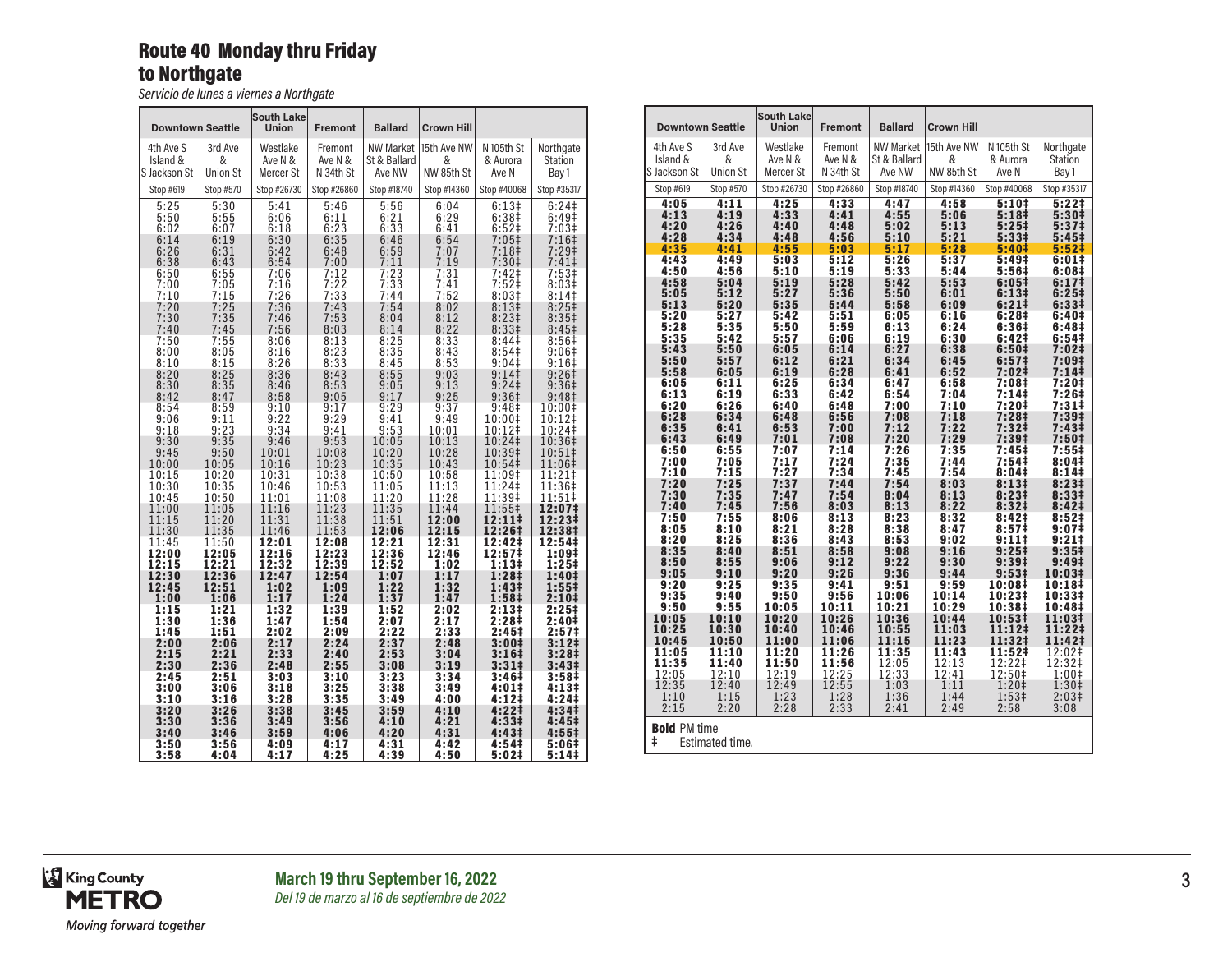### Route 40 Saturday to Downtown Seattle

*Servicio de al sábado al centro de Seattle*

|                         |                | <b>Crown Hill</b> | <b>Ballard</b>          | <b>Fremont</b> | <b>South Lake</b><br>Union | <b>Downtown Seattle</b> |                   |
|-------------------------|----------------|-------------------|-------------------------|----------------|----------------------------|-------------------------|-------------------|
| Northgate               | N 105th St     | NW 85th St        | <b>NW Market</b>        | Fremont        | Westlake                   | 3rd Ave                 | 3rd Ave S         |
| <b>Station</b>          | & Aurora       | &                 | St & Ballard            | Ave N &        | Ave N &                    | &                       | &                 |
| Bay 4                   | Ave N          | 15th Ave NW       | Ave NW                  | N 34th St      | Thomas St                  | <b>Union St</b>         | S Main St         |
| Stop #35318             | Stop #40032    | Stop #37081       | Stop #18120             | Stop #26510    | Stop #26645                | Stop #450               | Stop #515         |
| 6:00                    | 6:10           | 6:16              | 6:24                    | 6:33           | $6:41\dagger$              | 6:49 <sup>‡</sup>       | $6:55\ddagger$    |
| 6:15                    | 6:25           | 6:31              | 6:39                    | 6:48           | 6:56#                      | 7:04‡                   | 7:10‡             |
| 6:30                    | 6:40           | 6:46              | 6:54                    | 7:03           | $7:11$ ‡                   | $7:19+$                 | $7:25+$           |
| 6:45                    | 6:55           | 7:01              | 7:09                    | 7:18           | 7:26 <sup>‡</sup>          | 7:34 <sup>‡</sup>       | 7:40 <sup>‡</sup> |
| 7:00                    | 7:10           | 7:16              | 7:24                    | 7:33           | 7:41 <sup>‡</sup>          | 7:49‡                   | 7:55‡             |
| 7:15                    | 7:25           | 7:31              | 7:39                    | 7:48           | 7:56‡                      | 8:04 <sup>‡</sup>       | 8:10 <sup>‡</sup> |
| 7:30                    | 7:40           | 7:46              | 7:54                    | 8:03           | 8:11                       | $8:19+$                 | $8:25+$           |
| 7:45                    | 7:55           | 8:01              | 8:09                    | 8:18           | 8:26#                      | 8:34 <sup>‡</sup>       | 8:40 <sup>‡</sup> |
| 8:00                    | 8:10           | 8:16              | 8:24                    | 8:33           | 8:41                       | 8:49 <sup>‡</sup>       | $8:55\ddagger$    |
| 8:15                    | 8:25           | 8:31              | 8:39                    | 8:48           | 8:56 <sup>‡</sup>          | 9:04 <sup>‡</sup>       | 9:10 <sup>‡</sup> |
| 8:30                    | 8:40           | 8:46              | 8:54                    | 9:03           | 9:11‡                      | 9:20 <sup>‡</sup>       | $9:26+$           |
| 8:45                    | 8:55           | 9:01              | 9:10                    | 9:20           | 9:28 <sup>‡</sup>          | 9:37 <sup>‡</sup>       | 9:43 <sup>‡</sup> |
| 9:00                    | 9:10           | 9:17              | 9:26                    | 9:36           | 9:44‡                      | 9:53 <sup>‡</sup>       | $9:59^+$          |
| 9:15                    | 9:25           | 9:32              | 9:41                    | 9:51           | 9:59‡                      | 10:08‡                  | 10:14             |
| 9:30                    | 9:40           | 9:48              | 9:57                    | 10:07          | 10:15‡                     | 10:24‡                  | 10:30‡            |
| 9:45                    | 9:55           | 10:03             | 10:12                   | 10:22          | 10:30‡                     | 10:39‡                  | 10:45‡            |
| 10:00                   | 10:10          | 10:18             | 10:28                   | 10:38          | 10:46‡                     | 10:55‡                  | 11:01‡            |
| 10:15                   | 10:25          | 10:33             | 10:43                   | 10:53          | 11:01‡                     | 11:11‡                  | 11:17‡            |
| 10:30                   | 10:40          | 10:48             | 10:58                   | 11:08          | 11:17‡                     | 11:27‡                  | 11:33‡            |
| 10:45                   | 10:55          | 11:03             | 11:13                   | 11:23          | 11:32‡                     | 11:42‡                  | 11:48‡            |
| 11:00                   | 11:10          | 11:19             | 11:29                   | 11:39          | 11:48‡                     | 11:58‡                  | 12:04‡            |
| 11:15                   | 11:25          | 11:34             | 11:44                   | 11:54          | 12:03‡                     | 12:13‡                  | 12:19‡            |
| 11:30                   | 11:40          | 11:49             | 11:59                   | 12:09          | 12:18‡                     | 12:28‡                  | 12:34‡            |
| 11:45                   | 11:55<br>12:10 | 12:04<br>12:19    | 12:14                   | 12:24<br>12:39 | 12:33‡                     | 12:43‡<br>12:58‡        | 12:49‡<br>1:04‡   |
| 12:00<br>12:15<br>12:30 | 12:25<br>12:40 | 12:34<br>12:49    | 12:29<br>12:44<br>12:59 | 12:54<br>1:09  | 12:48‡<br>1:03‡<br>1:18‡   | 1:13‡<br>1:28‡          | 1:19‡<br>1:34‡    |
| 12:45                   | 12:55          | 1:04              | 1:14                    | 1:24           | 1:33‡                      | 1:43 <sup>‡</sup>       | 1:49‡             |
| 1:00                    | 1:10           | 1:19              | 1:29                    | 1:39           | 1:48‡                      | 1:58 <sup>‡</sup>       | 2:04‡             |
| 1:15                    | 1:25           | 1:34              | 1:44                    | 1:55           | 2:04‡                      | 2:14 <sup>‡</sup>       | 2:20‡             |
| 1:30                    | 1:40           | 1:49              | 1:59                    | 2:10           | 2:19‡                      | 2:29 <sup>‡</sup>       | 2:35‡             |
| 1:45                    | 1:55           | 2:04              | 2:14                    | 2:25           | 2:34 <sup>‡</sup>          | 2:44‡                   | 2:50‡             |
| 2:00                    | 2:10           | 2:19              | 2:29                    | 2:40           | 2:49‡                      | 2:59‡                   | 3:05‡             |
| 2:15                    | 2:25           | 2:34              | 2:44                    | 2:55           | 3:04 <sup>‡</sup>          | 3:14 <sup>‡</sup>       | $3:20\ddagger$    |
| 2:30                    | 2:40           | 2:49              | 2:59                    | 3:10           | 3:19 <sup>‡</sup>          | 3:29 <sup>‡</sup>       | 3:35 <sup>‡</sup> |
| 2:45                    | 2:55           | 3:04              | 3:14                    | 3:25           | 3:34 <sup>‡</sup>          | 3:44 <sup>‡</sup>       | 3:50‡             |
| 3:00                    | 3:10           | 3:19              | 3:29                    | 3:40           | 3:49‡                      | 3:59‡                   | 4:05‡             |
| 3:15                    | 3:25           | 3:34              | 3:44                    | 3:55           | 4:04‡                      | 4:14‡                   | 4:20‡             |
| 3:30                    | 3:40           | 3:49              | 3:59                    | 4:10           | 4:19‡                      | 4:29‡                   | 4:35‡             |
| 3:45                    | 3:55           | 4:04              | 4:14                    | 4:25           | 4:34 <sup>‡</sup>          | 4:44‡                   | 4:50‡             |
| 4:00                    | 4:10           | 4:19              | 4:29                    | 4:40           | 4:49‡                      | 4:59‡                   | 5:05‡             |
| 4:15                    | 4:25           | 4:34              | 4:44                    | 4:55           | 5:04‡                      | 5:13‡                   | 5:19‡             |
| 4:30                    | 4:40           | 4:49              | 4:59                    | 5:10           | 5:18‡                      | 5:27‡                   | 5:33‡             |
| 4:45                    | 4:55           | 5:04              | 5:14                    | 5:24           | 5:32‡                      | 5:41‡                   | 5:47‡             |
| 5:00                    | 5:09           | 5:18              | 5:28                    | 5:38           | 5:46‡                      | 5:55‡                   | 6:01‡             |
| 5:15                    | 5:24           | 5:33              | 5:43                    | 5:53           | 6:01‡                      | 6:10‡                   | 6:16‡             |
| 5:30                    | 5:39           | 5:48              | 5:58                    | 6:08           | 6:16‡                      | 6:25‡                   | 6:31‡             |
| 5:45                    | 5:54           | 6:03              | 6:13                    | 6:23           | 6:31#                      | 6:40‡                   | 6:46‡             |

|                                                                                                                                   | <b>Crown Hill</b>                                                                                                                 |                                                                                                                                   | <b>Ballard</b>                                                                                                                    | <b>Fremont</b>                                                                                                                     | South Lake<br><b>Union</b>                                                                                                                                                |                                                                                                                                                                                                                 | <b>Downtown Seattle</b>                                                                                                                                                   |
|-----------------------------------------------------------------------------------------------------------------------------------|-----------------------------------------------------------------------------------------------------------------------------------|-----------------------------------------------------------------------------------------------------------------------------------|-----------------------------------------------------------------------------------------------------------------------------------|------------------------------------------------------------------------------------------------------------------------------------|---------------------------------------------------------------------------------------------------------------------------------------------------------------------------|-----------------------------------------------------------------------------------------------------------------------------------------------------------------------------------------------------------------|---------------------------------------------------------------------------------------------------------------------------------------------------------------------------|
| Northgate<br>Station<br>Bay 4                                                                                                     | N 105th St<br>& Aurora<br>Ave N                                                                                                   | NW 85th St<br>&<br>15th Ave NW                                                                                                    | <b>NW Market</b><br>St & Ballard<br>Ave NW                                                                                        | Fremont<br>Ave N &<br>N 34th St                                                                                                    | Westlake<br>Ave N &<br>Thomas St                                                                                                                                          | 3rd Ave<br>&<br>Union St                                                                                                                                                                                        | 3rd Ave S<br>&<br>S Main St                                                                                                                                               |
| Stop #35318                                                                                                                       | Stop #40032                                                                                                                       | Stop #37081                                                                                                                       | Stop #18120                                                                                                                       | Stop #26510                                                                                                                        | Stop #26645                                                                                                                                                               | Stop #450                                                                                                                                                                                                       | Stop #515                                                                                                                                                                 |
| 6:00<br>6:15<br>6:30<br>6:45<br>7:00<br>7:30<br>8:00<br>8:30<br>9:00<br>9:30<br>10:00<br>10:30<br>11:00<br>11:30<br>12:00<br>1:00 | 6:09<br>6:24<br>6:39<br>6:54<br>7:09<br>7:39<br>8:09<br>8:39<br>9:09<br>9:39<br>10:09<br>10:39<br>11:09<br>11:39<br>12:09<br>1:09 | 6:17<br>6:32<br>6:47<br>7:02<br>7:17<br>7:47<br>8:17<br>8:47<br>9:16<br>9:46<br>10:16<br>10:46<br>11:16<br>11:46<br>12:16<br>1:16 | 6:27<br>6:42<br>6:57<br>7:12<br>7:27<br>7:57<br>8:27<br>8:55<br>9:24<br>9:53<br>10:23<br>10:53<br>11:23<br>11:53<br>12:23<br>1:23 | 6:37<br>6:52<br>7:07<br>7:22<br>7:37<br>8:07<br>8:37<br>9:04<br>9:33<br>10:02<br>10:32<br>11:02<br>11:32<br>12:02<br>12:32<br>1:32 | 6:45#<br>7:00‡<br>7:15#<br>7:30‡<br>7:45 <sup>‡</sup><br>8:15#<br>8:45#<br>$9:12 \ddagger$<br>$9:41 \;$<br>10:10‡<br>10:40‡<br>11:10‡<br>11:40‡<br>12:10<br>12:40<br>1:40 | 6:54#<br>7:09‡<br>7:24‡<br>7:39 <sup>‡</sup><br>7:54 <sup>‡</sup><br>8:24 <sup>‡</sup><br>8:54 <sup>‡</sup><br>$9:21 \;$<br>9:50 <sup>‡</sup><br>10:19‡<br>10:49‡<br>11:19‡<br>11:49‡<br>12:19<br>12:49<br>1:49 | 7:00‡<br>$7:15+$<br>7:30‡<br>7:45‡<br>8:001<br>8:30#<br>9:001<br>9:27 <sup>‡</sup><br>9:56 <sup>‡</sup><br>10:25‡<br>10:55‡<br>11:25‡<br>11:55‡<br>12:25<br>12:55<br>1:55 |
| <b>Bold PM time</b><br>ŧ                                                                                                          | Estimated time.                                                                                                                   |                                                                                                                                   |                                                                                                                                   |                                                                                                                                    |                                                                                                                                                                           |                                                                                                                                                                                                                 |                                                                                                                                                                           |

# **Holiday Information** *Información sobre días festivos*

This route will operate its Sunday schedule on the following holidays. *Esta ruta operará según su horario de domingo en los siguientes días festivos.*

| <b>Memorial Day</b>     | May 30          |
|-------------------------|-----------------|
| Día de los Caídos       | 30 de mayo      |
| Independence Day        | July 4          |
| Día de la independencia | 4 de julio      |
| Labor Day               | September 5     |
| Día del Trabajo         | 5 de septiembre |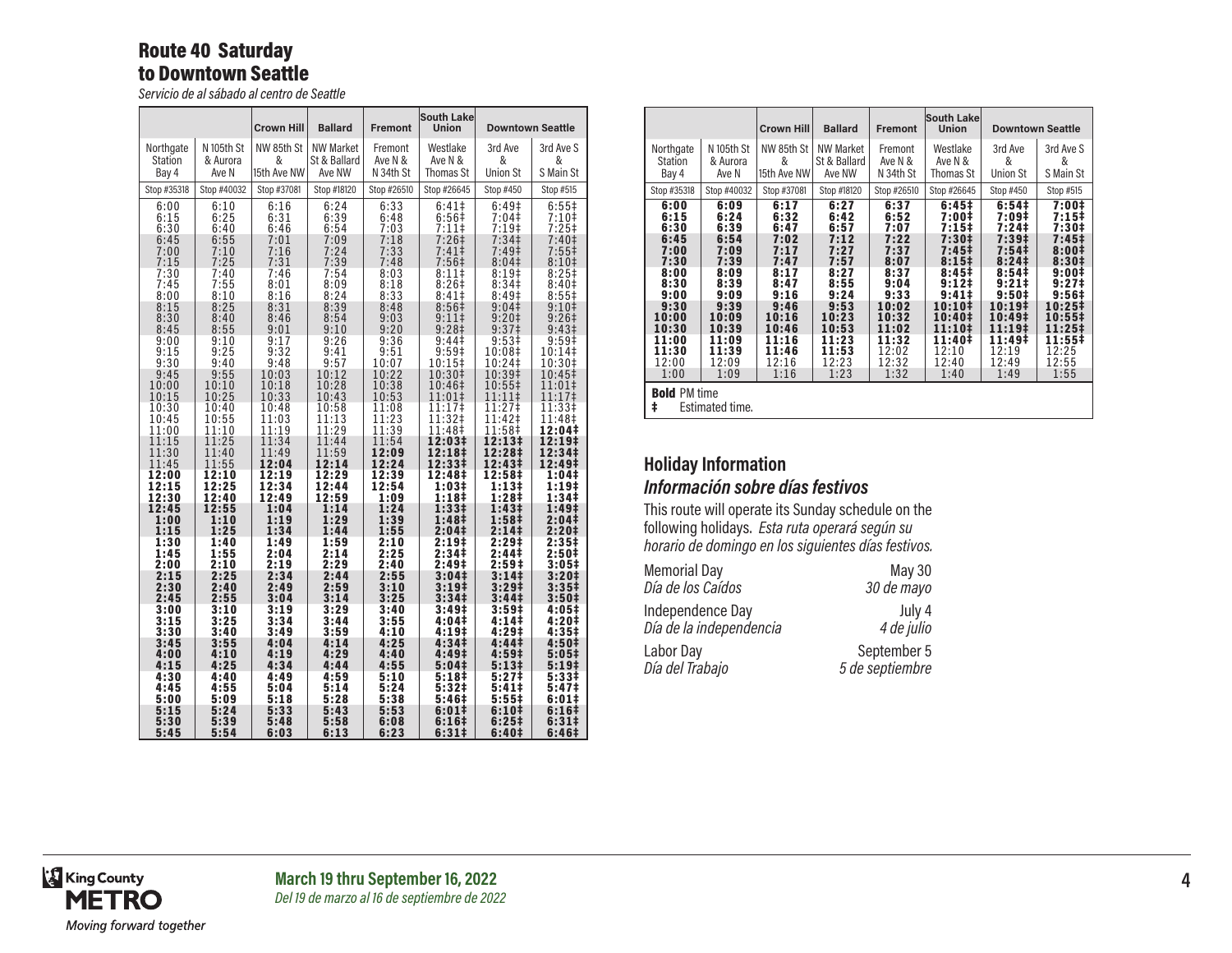# Route 40 Saturday to Northgate

*Servicio de al sábado a Northgate*

|                         | <b>Downtown Seattle</b> | <b>South Lake</b><br>Union | <b>Fremont</b>          | <b>Ballard</b>          | <b>Crown Hill</b>              |                              |                         |
|-------------------------|-------------------------|----------------------------|-------------------------|-------------------------|--------------------------------|------------------------------|-------------------------|
| 4th Ave S               | 3rd Ave                 | Westlake                   | Fremont                 | <b>NW Market</b>        | 15th Ave NW                    | N 105th St                   | Northgate               |
| Island &                | &                       | Ave N &                    | Ave N &                 | St & Ballard            | &                              | & Aurora                     | <b>Station</b>          |
| S Jackson St            | <b>Union St</b>         | Mercer St                  | N 34th St               | Ave NW                  | NW 85th St                     | Ave N                        | Bay 1                   |
| Stop #619               | Stop #570               | Stop #26730                | Stop #26860             | Stop #18740             | Stop #14360                    | Stop #40068                  | Stop #35317             |
| 6:00                    | 6:05                    | 6:14                       | 6:21                    | 6:29                    | 6:37                           | 6:44                         | 6:56                    |
| 6:15                    | 6:20                    | 6:29                       | 6:36                    | 6:44                    | 6:52                           | 6:59#                        | 7:11                    |
| 6:30                    | 6:35                    | 6:44                       | 6:51                    | 6:59                    | 7:07                           | 7:14                         | 7:26                    |
| 6:45                    | 6:50                    | 6:59                       | 7:06                    | 7:14                    | 7:22                           | 7:29 <sup>‡</sup>            | 7:41                    |
| 7:00<br>7:15<br>7:30    | 7:05<br>7:20<br>7:35    | 7:14<br>7:29<br>7:44       | 7:21<br>7:36<br>7:51    | 7:31<br>7:46<br>8:01    | $7:39$<br>$7:54$<br>8:09       | 7:46‡<br>8:01<br>8:16#       | 7:58<br>8:13<br>8:28    |
| 7:45                    | 7:50                    | 7:59                       | 8:06                    | 8:16                    | 8:24                           | 8:31‡                        | 8:43                    |
| 8:00                    | 8:05                    | 8:14                       | 8:21                    | 8:31                    | 8:39                           | 8:46 <sup>‡</sup>            | 8:58                    |
| 8:15                    | 8:20                    | 8:30                       | 8:37                    | 8:47                    | 8:55                           | $9:02 \ddagger$              | 9:14                    |
| 8:30                    | 8:35                    | 8:45                       | 8:52                    | 9:02                    | 9:10                           | 9:18 <sup>‡</sup>            | 9:30                    |
| 8:45                    | 8:50                    | 9:00                       | 9:07                    | 9:17                    | 9:25                           | 9:331                        | 9:45                    |
| 9:00                    | 9:05                    | 9:15                       | 9:22                    | 9:32                    | 9:40                           | 9:48 <sup>‡</sup>            | 10:00                   |
| 9:15                    | 9:20                    | 9:30                       | 9:37                    | 9:47                    | 9:55                           | 10:03‡                       | 10:15                   |
| 9:30                    | 9:35                    | 9:45                       | 9:52                    | 10:02                   | 10:10                          | 10:18‡                       | 10:30                   |
| 9:45                    | 9:50                    | 10:00                      | 10:07                   | 10:17                   | 10:25                          | 10:34‡                       | 10:46                   |
| 10:00                   | 10:05                   | 10:16                      | 10:23                   | 10:34                   | 10:44                          | 10:53‡                       | 11:05                   |
| 10:15<br>10:30<br>10:45 | 10:20<br>10:35<br>10:50 | 10:31<br>10:46<br>11:01    | 10:38<br>10:53<br>11:09 | 10:50<br>11:05<br>11:21 | 11:00<br>$\frac{11:15}{11:31}$ | $11:10+$<br>11:25‡<br>11:41‡ | 11:22<br>11:37<br>11:53 |
| 11:00                   | 11:05                   | 11:16                      | 11:24                   | 11:36                   | 11:46                          | 11:57‡                       | 12:09                   |
| 11:15                   | 11:20                   | 11:31                      | 11:39                   | 11:51                   | 12:01                          | 12:12‡                       | 12:24                   |
| 11:30                   | 11:35                   | 11:46                      | 11:54                   | 12:06                   | 12:16                          | 12:27‡                       | 12:39                   |
| 11:45                   | 11:50                   | 12:01                      | 12:09                   | 12:21                   | 12:31                          | 12:42‡                       | 12:54                   |
| 12:00                   | 12:05                   | 12:16                      | 12:24                   | 12:36                   | 12:46                          | 12:57‡                       | 1:09                    |
| 12:15                   | 12:20                   | 12:31                      | 12:39                   | 12:51                   | 1:01                           | 1:12‡                        | 1:24                    |
| 12:30                   | 12:35                   | 12:46                      | 12:54                   | 1:07                    | 1:17                           | 1:28‡                        | 1:40                    |
| 12:45                   | 12:50                   | 1:01                       | 1:09                    | 1:22                    | 1:32                           | 1:43 <sup>‡</sup>            | 1:55                    |
| 1:00                    | 1:05                    | 1:16                       | 1:24                    | 1:37                    | 1:47                           | 1:58‡                        | 2:10                    |
| 1:15                    | 1:21                    | 1:32                       | 1:40                    | 1:53                    | 2:03                           | 2:14 <sup>‡</sup>            | 2:26                    |
| 1:30                    | 1:36                    | 1:47                       | 1:55                    | 2:08                    | 2:17                           | 2:28‡                        | 2:40                    |
| 1:45                    | 1:51                    | 2:02                       | 2:10                    | 2:23                    | 2:32                           | 2:43‡                        | 2:55                    |
| 2:00                    | 2:06                    | 2:17                       | 2:25                    | 2:38                    | 2:47                           | 2:58‡                        | 3:10                    |
| 2:15                    | 2:21                    | 2:32                       | 2:40                    | 2:53                    | 3:02                           | 3:13‡                        | 3:25                    |
| 2:30                    | 2:36                    | 2:47                       | 2:55                    | 3:08                    | 3:17                           | 3:28 <sup>‡</sup>            | 3:40                    |
| 2:45                    | 2:51                    | 3:02                       | 3:10                    | 3:23                    | 3:32                           | 3:43‡                        | 3:55                    |
| 3:00                    | 3:06                    | 3:17                       | 3:25                    | 3:38                    | 3:47                           | 3:58‡                        | 4:10                    |
| 3:15                    | 3:21                    | 3:32                       | 3:40                    | 3:53                    | 4:02                           | 4:13‡                        | 4:25                    |
| 3:30                    | 3:36                    | 3:47                       | 3:55                    | 4:08                    | 4:17                           | 4:28‡                        | 4:40                    |
| 3:45                    | 3:51                    | 4:02                       | 4:10                    | 4:23                    | 4:32                           | 4:43‡                        | 4:55                    |
| 4:00                    | 4:06                    | 4:17                       | 4:25                    | 4:38                    | 4:47                           | 4:58‡                        | 5:10                    |
| 4:15                    | 4:21                    | 4:32                       | 4:40                    | 4:53                    | 5:02                           | 5:13‡                        | 5:25                    |
| 4:30                    | 4:36                    | 4:47                       | 4:55                    | 5:07                    | 5:16                           | 5:27‡                        | 5:39                    |
| 4:45                    | 4:51                    | 5:02                       | 5:10                    | 5:22                    | 5:31                           | 5:41‡                        | 5:53                    |
| 5:00                    | 5:06                    | 5:17                       | 5:25                    | 5:37                    | 5:46                           | 5:56‡                        | 6:08                    |
| 5:15                    | 5:21                    | 5:32                       | 5:40                    | 5:52                    | 6:01                           | 6:111                        | 6:23                    |
| 5:30                    | 5:35                    | 5:46                       | 5:53                    | 6:05                    | 6:14                           | 6:24 <sup>‡</sup>            | 6:36                    |
| 5:45                    | 5:50                    | 6:01                       | 6:08                    | 6:20                    | 6:29                           | 6:38‡                        | 6:50                    |

| <b>Downtown Seattle</b>                                                                                                                            |                                                                                                                                                    | South Lake<br><b>Union</b>                                                                                                                         | <b>Fremont</b>                                                                                                                                     | <b>Ballard</b>                                                                                                                                      | <b>Crown Hill</b>                                                                                                                                  |                                                                                                                                                                                                                                         |                                                                                                                                                     |
|----------------------------------------------------------------------------------------------------------------------------------------------------|----------------------------------------------------------------------------------------------------------------------------------------------------|----------------------------------------------------------------------------------------------------------------------------------------------------|----------------------------------------------------------------------------------------------------------------------------------------------------|-----------------------------------------------------------------------------------------------------------------------------------------------------|----------------------------------------------------------------------------------------------------------------------------------------------------|-----------------------------------------------------------------------------------------------------------------------------------------------------------------------------------------------------------------------------------------|-----------------------------------------------------------------------------------------------------------------------------------------------------|
| 4th Ave S<br>Island &<br>S Jackson Stl                                                                                                             | 3rd Ave<br>&<br>Union St                                                                                                                           | Westlake<br>Ave N &<br>Mercer St                                                                                                                   | Fremont<br>Ave N &<br>N 34th St                                                                                                                    | <b>NW Market</b><br>St & Ballard<br>Ave NW                                                                                                          | 15th Ave NW<br>&<br>NW 85th St                                                                                                                     | N 105th St<br>& Aurora<br>Ave N                                                                                                                                                                                                         | Northgate<br><b>Station</b><br>Bay 1                                                                                                                |
| Stop #619                                                                                                                                          | Stop #570                                                                                                                                          | Stop #26730                                                                                                                                        | Stop #26860                                                                                                                                        | Stop #18740                                                                                                                                         | Stop #14360                                                                                                                                        | Stop #40068                                                                                                                                                                                                                             | Stop #35317                                                                                                                                         |
| 6:00<br>6:15<br>6:30<br>6:45<br>7:00<br>7:30<br>8:00<br>8:30<br>9:00<br>9:30<br>10:00<br>10:30<br>11:00<br>11:30<br>12:00<br>12:30<br>1:00<br>2:15 | 6:05<br>6:20<br>6:35<br>6:50<br>7:05<br>7:35<br>8:05<br>8:35<br>9:05<br>9:35<br>10:05<br>10:35<br>11:05<br>11:35<br>12:05<br>12:35<br>1:05<br>2:20 | 6:16<br>6:31<br>6:46<br>7:01<br>7:16<br>7:46<br>8:16<br>8:46<br>9:15<br>9:45<br>10:15<br>10:45<br>11:15<br>11:45<br>12:14<br>12:44<br>1:14<br>2:29 | 6:23<br>6:38<br>6:53<br>7:08<br>7:23<br>7:53<br>8:23<br>8:53<br>9:22<br>9:52<br>10:22<br>10:52<br>11:22<br>11:52<br>12:20<br>12:50<br>1:20<br>2:34 | 6:34<br>6:49<br>7:04<br>7:19<br>7:34<br>8:04<br>8:34<br>9:04<br>9:33<br>10:02<br>10:32<br>11:02<br>11:31<br>12:01<br>12:29<br>12:59<br>1:29<br>2:42 | 6:43<br>6:58<br>7:13<br>7:28<br>7:43<br>8:13<br>8:43<br>9:12<br>9:41<br>10:10<br>10:40<br>11:10<br>11:39<br>12:09<br>12:36<br>1:06<br>1:36<br>2:49 | 6:52#<br>7:07‡<br>7:22‡<br>7:37 <sup>‡</sup><br>7:52 <sup>‡</sup><br>8:22 <sup>‡</sup><br>8:52‡<br>$9:21 \;$<br>9:50 <sup>‡</sup><br>10:18‡<br>10:48‡<br>11:18 <sup>‡</sup><br>11:47‡<br>12:17‡<br>12:43‡<br>$1:13+$<br>$1:43+$<br>2:56 | 7:04<br>7:19<br>7:34<br>7:49<br>8:04<br>8:34<br>9:04<br>9:33<br>10:02<br>10:30<br>11:00<br>11:29<br>11:58<br>12:28<br>12:54<br>1:24<br>1:54<br>3:07 |
| <b>Bold PM time</b><br>ŧ                                                                                                                           | Estimated time.                                                                                                                                    |                                                                                                                                                    |                                                                                                                                                    |                                                                                                                                                     |                                                                                                                                                    |                                                                                                                                                                                                                                         |                                                                                                                                                     |

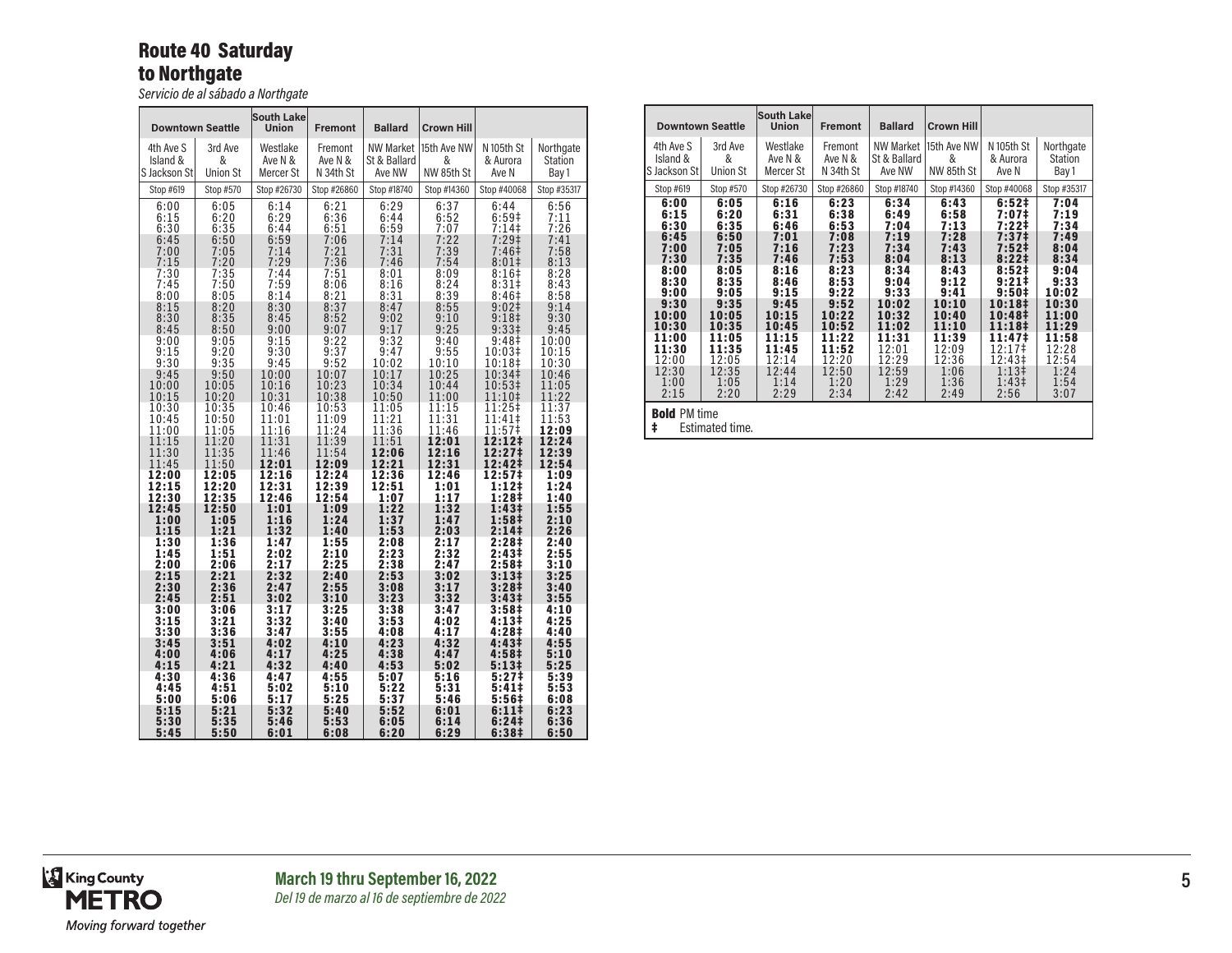## Route 40 Sunday to Downtown Seattle

*Servicio de domingo al centro de Seattle*

|                      |                      | <b>Crown Hill</b>    | <b>Ballard</b>       | <b>Fremont</b>       | <b>South Lake</b><br>Union            |                                       | <b>Downtown Seattle</b>               |
|----------------------|----------------------|----------------------|----------------------|----------------------|---------------------------------------|---------------------------------------|---------------------------------------|
| Northgate            | N 105th St           | NW 85th St           | <b>NW Market</b>     | Fremont              | Westlake                              | 3rd Ave                               | 3rd Ave S                             |
| Station              | & Aurora             | &                    | St & Ballard         | Ave N &              | Ave N &                               | &                                     | &                                     |
| Bay 4                | Ave N                | 15th Ave NW          | Ave NW               | N 34th St            | Thomas St                             | <b>Union St</b>                       | S Main St                             |
| Stop #35318          | Stop #40032          | Stop #37081          | Stop #18120          | Stop #26510          | Stop #26645                           | Stop #450                             | Stop #515                             |
| 6:00                 | 6:08                 | 6:14                 | 6:19                 | 6:28                 | 6:36#                                 | 6:44 <sup>‡</sup>                     | $6:51\pm$                             |
| 6:15                 | 6:23                 | 6:29                 | 6:34                 | 6:43                 | $6:51\dagger$                         | 6:59 <sup>‡</sup>                     | 7:06‡                                 |
| 6:30                 | 6:38                 | 6:44                 | 6:49                 | 6:58                 | 7:06#                                 | 7:14                                  | $7:21$ <sup>±</sup>                   |
| 6:45<br>7:00<br>7:15 | 6:53<br>7:08<br>7:23 | 6:59<br>7:14<br>7:29 | 7:04<br>7:19<br>7:34 | 7:13<br>7:28<br>7:43 | 7:21 <sup>‡</sup><br>$7:36‡$<br>7:51‡ | $7:29+$<br>7:44‡<br>7:59 <sup>‡</sup> | 7:36 <sup>‡</sup><br>$7:51\$<br>8:06# |
| 7:30                 | 7:38                 | 7:44                 | 7:49                 | 7:58                 | 8:06#                                 | $8:14$ ‡                              | $8:21$ ‡                              |
| 7:45                 | 7:53                 | 7:59                 | 8:04                 | 8:13                 | 8:21#                                 | 8:29‡                                 | 8:36‡                                 |
| 8:00                 | 8:08                 | 8:14                 | 8:19                 | 8:28                 | $8:36+$                               | 8:441                                 | $8:51\ddagger$                        |
| 8:15                 | 8:23                 | 8:29                 | 8:34                 | 8:43                 | $8:51\ddagger$                        | 8:59 <sup>‡</sup>                     | $9:06\pm$                             |
| 8:30                 | 8:38                 | 8:44                 | 8:49                 | 8:58                 | 9:06 <sup>‡</sup>                     | 9:15‡                                 | $9:22 \ddagger$                       |
| 8:45                 | 8:53                 | 8:59                 | 9:04                 | 9:14                 | 9:221                                 | $9:31 \pm$                            | 9:38 <sup>‡</sup>                     |
| 9:00                 | 9:09                 | 9:16                 | 9:22                 | 9:32                 | 9:40 <sup>‡</sup>                     | 9:49 <sup>‡</sup>                     | 9:56 <sup>‡</sup>                     |
| 9:15                 | 9:24                 | 9:31                 | 9:37                 | 9:47                 | $9:55$ ‡                              | 10:04‡                                | 10:11‡                                |
| 9:30                 | 9:39                 | 9:46                 | 9:52                 | 10:02                | 10:10‡                                | 10:19‡                                | 10:26‡                                |
| 9:45                 | 9:54                 | 10:01                | 10:07                | 10:17                | 10:25‡                                | 10:34‡                                | 10:41‡                                |
| 10:00                | 10:09                | 10:16                | 10:22                | 10:32                | 10:40‡                                | 10:49‡                                | 10:56‡                                |
| 10:15                | 10:24                | 10:31                | 10:37                | 10:47                | 10:55‡                                | 11:04‡                                | 11:11‡                                |
| 10:30                | 10:39                | 10:46                | 10:52                | 11:02                | 11:10‡                                | 11:19‡                                | 11:26‡                                |
| 10:45                | 10:54                | 11:01                | 11:07                | 11:17                | 11:25‡                                | 11:34‡                                | 11:41‡                                |
| 11:00                | 11:09                | 11:16                | 11:22                | 11:32                | 11:40‡                                | 11:49‡                                | 11:56‡                                |
| 11:15                | 11:24                | 11:31                | 11:37                | 11:47                | 11:55‡                                | 12:04‡                                | 12:11‡                                |
| 11:30                | 11:39                | 11:46                | 11:52                | 12:02                | 12:10‡                                | $12:19^{\ddagger}$                    | 12:26‡                                |
| 11:45                | 11:54                | 12:01                | 12:07                | 12:17                | 12:25‡                                | 12:34‡                                | $12:41 \;$                            |
| 12:00                | 12:09                | 12:16                | 12:22                | 12:32                | 12:40‡                                | 12:49‡                                | 12:56‡                                |
| 12:15                | 12:24                | 12:31                | 12:37                | 12:47                | 12:55‡                                | 1:04‡                                 | 1:11‡                                 |
| 12:30                | 12:39                | 12:46                | 12:52                | 1:02                 | 1:10‡                                 | 1:19‡                                 | 1:26‡                                 |
| 12:45                | 12:54                | 1:01                 | 1:07                 | 1:17                 | 1:25 <sup>‡</sup>                     | 1:34 <sup>‡</sup>                     | $1:41\ddagger$                        |
| 1:00                 | 1:09                 | 1:16                 | 1:22                 | 1:32                 | 1:40‡                                 | 1:49‡                                 | 1:56 <sup>‡</sup>                     |
| 1:15                 | 1:24                 | 1:31                 | 1:37                 | 1:47                 | $1:55^{\ddagger}$                     | 2:04‡                                 | 2:12 <sup>‡</sup>                     |
| 1:30                 | 1:39                 | 1:46                 | 1:52                 | 2:02                 | 2:10‡                                 | 2:19‡                                 | 2:27‡                                 |
| 1:45                 | 1:54                 | 2:01                 | 2:07                 | 2:18                 | 2:26‡                                 | 2:35‡                                 | 2:43‡                                 |
| 2:00                 | 2:09                 | 2:16                 | 2:22                 | 2:33                 | 2:41‡                                 | 2:50 <sup>‡</sup>                     | 2:58‡                                 |
| 2:15                 | 2:24                 | 2:31                 | 2:37                 | 2:48                 | 2:56‡                                 | $3:05\ddagger$                        | 3:13#                                 |
| 2:30                 | 2:39                 | 2:46                 | 2:52                 | 3:03                 | $3:11\ddagger$                        | 3:20‡                                 | 3:28 <sup>‡</sup>                     |
| 2:45                 | 2:54                 | 3:02                 | 3:08                 | 3:19                 | $3:27$ ‡                              | 3:36‡                                 | $3:44+$                               |
| 3:00                 | 3:09                 | 3:17                 | 3:23                 | 3:34                 | 3:42‡                                 | 3:51‡                                 | 3:59‡                                 |
| 3:15                 | 3:24                 | 3:32                 | 3:38                 | 3:49                 | 3:57‡                                 | 4:06‡                                 | 4:141                                 |
| 3:30                 | 3:39                 | 3:47                 | 3:53                 | 4:04                 | 4:12‡                                 | 4:21‡                                 | 4:29‡                                 |
| 3:45                 | 3:54                 | 4:02                 | 4:08                 | 4:19                 | 4:27‡                                 | 4:36‡                                 | 4:44 <sup>‡</sup>                     |
| 4:00                 | 4:09                 | 4:17                 | 4:23                 | 4:34                 | 4:42‡                                 | 4:51‡                                 | 4:59#                                 |
| 4:15                 | 4:24                 | 4:32                 | 4:38                 | 4:49                 | 4:57‡                                 | 5:06‡                                 | 5:14‡                                 |
| 4:30                 | 4:39                 | 4:47                 | 4:53                 | 5:04                 | 5:12‡                                 | 5:21‡                                 | 5:29‡                                 |
| 4:45                 | 4:54                 | 5:02                 | 5:08                 | 5:19                 | 5:27‡                                 | 5:36‡                                 | 5:44‡                                 |
| 5:00                 | 5:09                 | 5:17                 | 5:23                 | 5:34                 | 5:42‡                                 | 5:51‡                                 | 5:59‡                                 |
| 5:15                 | 5:24                 | 5:32                 | 5:38                 | 5:49                 | 5:57 <sup>‡</sup>                     | 6:06‡                                 | 6:141                                 |
| 5:30                 | 5:39                 | 5:47                 | 5:53                 | 6:04                 | 6:12 <sup>‡</sup>                     | $6:21 \;$                             | 6:29‡                                 |
| 5:45                 | 5:54                 | 6:02                 | 6:08                 | 6:19                 | 6:27‡                                 | 6:36‡                                 | 6:44‡                                 |

|                |             | <b>Crown Hill</b> | <b>Ballard</b> | <b>Fremont</b> | South Lake<br><b>Union</b> |                    | <b>Downtown Seattle</b> |
|----------------|-------------|-------------------|----------------|----------------|----------------------------|--------------------|-------------------------|
| Northgate      | N 105th St  | NW 85th St        | NW Market      | Fremont        | Westlake                   | 3rd Ave            | 3rd Ave S               |
| <b>Station</b> | & Aurora    | &                 | St & Ballard   | Ave N &        | Ave N &                    | &                  | &                       |
| Bay 4          | Ave N       | 15th Ave NW       | Ave NW         | N 34th St      | Thomas St                  | Union St           | S Main St               |
| Stop #35318    | Stop #40032 | Stop #37081       | Stop #18120    | Stop #26510    | Stop #26645                | Stop #450          | Stop #515               |
| 6:00           | 6:09        | 6:17              | 6:23           | 6:34           | 6:42‡                      | $6:51\ddagger$     | 6:59#                   |
| 6:15           | 6:24        | 6:32              | 6:38           | 6:49           | 6:57 <sup>‡</sup>          | 7:06‡              | 7:14                    |
| 6:30           | 6:39        | 6:47              | 6:53           | 7:04           | $7:12$ ‡                   | $7:21$ ‡           | 7:29‡                   |
| 6:45           | 6:54        | 7:02              | 7:08           | 7:19           | 7:27 <sup>‡</sup>          | 7:36‡              | 7:43‡                   |
| 7:00           | 7:09        | 7:17              | 7:23           | 7:34           | $7:41\pm$                  | 7:48 <sup>‡</sup>  | $7:55^{\ddagger}$       |
| 7:30           | 7:39        | 7:46              | 7:51           | 8:00           | 8:07 <sup>‡</sup>          | 8:141              | $8:21\pm$               |
| 8:00           | 8:09        | 8:16              | 8:21           | 8:30           | 8:37 <sup>‡</sup>          | 8:44 <sup>‡</sup>  | $8:51\ddagger$          |
| 8:30           | 8:39        | 8:46              | 8:51           | 9:00           | 9:07 <sup>‡</sup>          | 9:14 <sup>‡</sup>  | $9:21 \;$               |
| 9:00           | 9:09        | 9:16              | 9:21           | 9:30           | 9:37 <sup>‡</sup>          | 9:441              | $9:51 \;$               |
| 9:30           | 9:39        | 9:46              | 9:51           | 10:00          | 10:07‡                     | 10:14 <sup>‡</sup> | 10:21‡                  |
| 10:00          | 10:09       | 10:16             | 10:21          | 10:30          | 10:37‡                     | 10:44‡             | $10:51\ddagger$         |
| 10:30          | 10:39       | 10:46             | 10:51          | 11:00          | 11:07‡                     | 11:14‡             | 11:21‡                  |
| 11:00          | 11:09       | 11:16             | 11:21          | 11:30          | 11:37‡                     | 11:44‡             | 11:51‡                  |
| 11:30          | 11:39       | 11:46             | 11:51          | 12:00          | 12:07‡                     | 12:14‡             | 12:21‡                  |
| 12:00          | 12:09       | 12:16             | 12:21          | 12:30          | 12:37‡                     | 12:44‡             | 12:51‡                  |
| 1:00           | 1:09        | 1:16              | 1:21           | 1:30           | 1:37                       | 1:44               | 1:51                    |